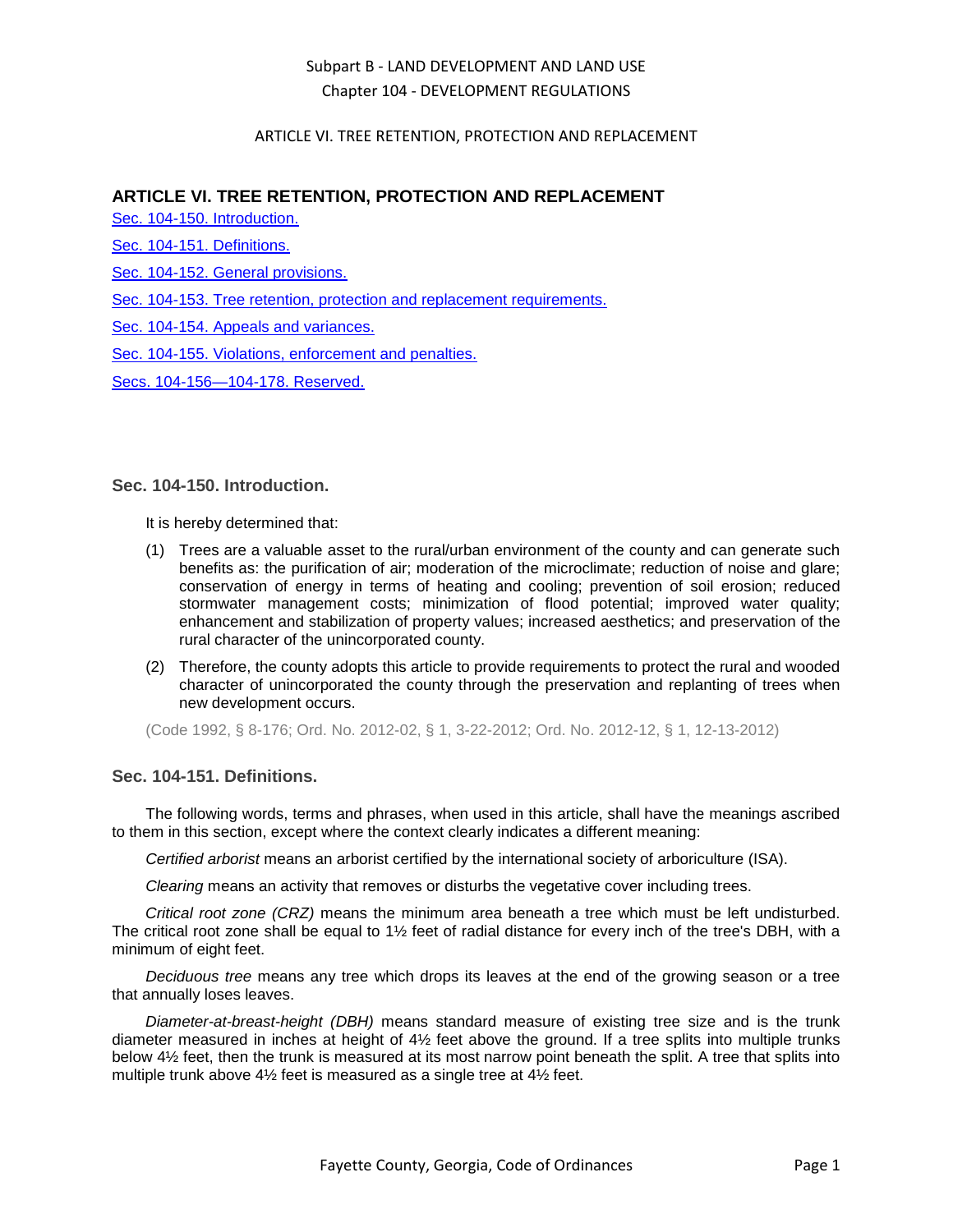#### ARTICLE VI. TREE RETENTION, PROTECTION AND REPLACEMENT

*Dripline* means a line on the ground established by a vertical plane extending from a tree's outermost branch tips down to the ground; i.e., the line enclosing the area directly beneath the tree's crown from which rainfall would drip.

*Erosion, sedimentation and pollution control plan* means a plan required by the Erosion, Sedimentation and Pollution Control Act, O.C.G.A. § 12-7-1 et seq., that includes, at a minimum, protections at least as stringent as this article.

*Evergreen tree* means tree that retains its green foliage throughout the year.

*Existing density unit (EDU)* means a tree density unit assigned for the preservation of existing trees that will remain on site and protected during construction and where EDU is equivalent to inch of DBH when the DBH is a minimum size of four inches.

*Land disturbance permit* means authorization to conduct a land disturbing activity under the provisions of article IX of this chapter, soil erosion, sedimentation and pollution control.

*Land disturbing activity* means any land change which may result in soil erosion from water or wind and the movement of sediment into state water or onto lands within the state, including, but not limited to, clearing, dredging, grading, excavating, transporting and filling of land, other than federal lands.

*Landscape areas* means an area set aside for the installation and maintenance of ornamental planting materials.

*Landscaping* means any additions to the natural features of a plot of ground to restore construction disturbance and to make an area more attractive.

*Overstory (canopy) tree* means any tree that, under normal forest conditions, will compose the top layer or canopy of vegetation and generally will reach a mature height of greater than 40 feet. Examples include: oak, maple, elm, bald cypress, cryptomeria.

*Replacement density unit (RDU)* means a tree density unit assigned to a new tree planted to achieve the site density unit (SDU) and is equivalent to the number of inches of trunk diameter measures at six inches above the ground.

*Shrub* means a plant with persistent woody stems and a relatively low growth habit, distinguished from a tree by producing several basal stems instead of a single trunk.

*Site* means that portion of a tract of land that will be dedicated to a proposed development, including the land containing trees that will be counted toward satisfying the requirements of these provisions.

*Site density unit (SDU)* means the minimum number of tree density units which must be achieved on a nonresidential site after development and is equal to existing density units (EDU) plus replacement density units (RDU).

*Specimen tree* or *stand* means any tree or grouping of trees that is determined to be of high value and qualifies for special consideration for preservation because of its species, size, or historical significance.

*Tree* means a self-supporting woody perennial plant that, at maturity, has one or more stems or trunks that attain a diameter of at least three inches; a more or less definitely formed crown of foliage; and a height of ten feet or more.

*Tree density units (TDU)* means a unit of measurement for tree density based on the diameter of the tree.

*Tree protection area* means a barrier constructed around trees at construction sites sufficient to prevent damage or injury to tree trunks, limbs, and roots. The tree protection area shall be either the dripline of the tree or the critical root zone of a tree or clusters of trees to be retained, whichever is greater.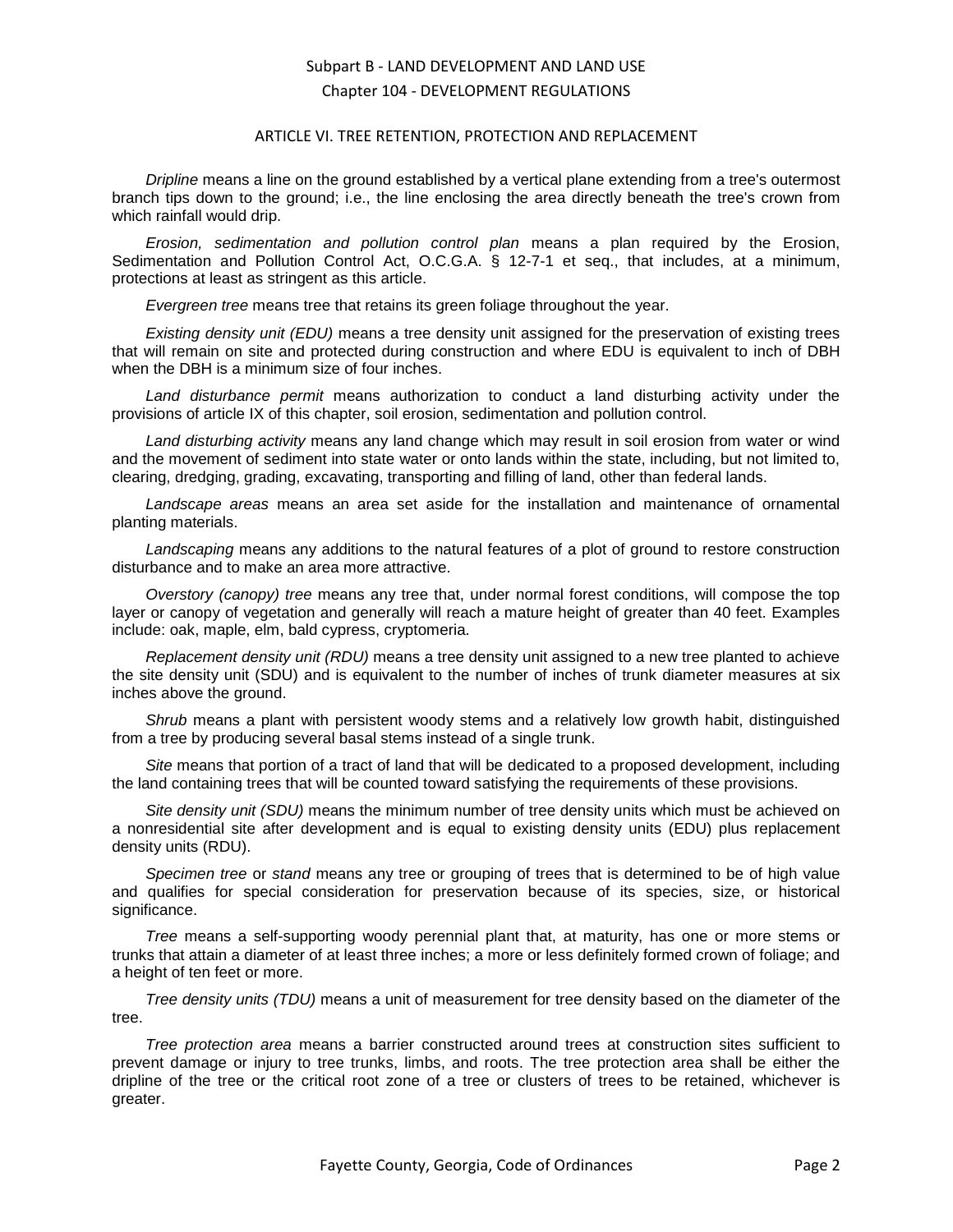#### ARTICLE VI. TREE RETENTION, PROTECTION AND REPLACEMENT

*Understory tree* means a tree that, under normal forest conditions, grows to maturity beneath overstory trees and will generally reach a mature height of at least ten feet, but less than 40 feet. Examples include dogwood, red bud, fringe tree, lusterleaf holly, and red cedar.

*Utility* means public or private water or sewer piping systems, water or sewer pumping stations, electric power lines, fuel pipelines, telephone lines, roads, driveways, bridges, river/lake access facilities, stormwater systems, railroads, or other utilities identified by a local government.

*Variance* means a grant of relief from the CRZ requirements of this article that permits construction in a manner otherwise prohibited by this article.

(Code 1992, § 8-177; Code 1992, § 8-177; Ord. No. 2000-02, 1-27-2000; Ord. No. 2012-02, § 1, 3- 22-2012; Ord. No. 2012-12, § 1, 12-13-2012)

#### <span id="page-2-0"></span>**Sec. 104-152. General provisions.**

- (a) *Purpose and intent.* The purpose of this article is to establish minimum requirements for tree retention, protection and replacement in the county and to protect the rural and wooded character of the county through the preservation and replanting of trees when new development occurs. It is the intent of this article that all site planning and design for development of land be undertaken with a survey of trees on the property and that the grading, final placement of buildings, structures, and roads, utilities, and other features minimizes the removal of existing trees, and insures aesthetic replacement and distribution.
- (b) *Applicability.* This article shall apply to any activity that requires a preliminary plat, erosion, sedimentation, and pollution control plan or site plan as defined in article II of this chapter. Residential subdivisions without common infrastructure are still required to submit a tree protection plan but are not required to submit tree density units.
- (c) *Exemptions.*
	- (1) Trees determined to be dead, diseased, or infested as determined by the state forestry commission or a certified arborist and approved by the stormwater management department.
	- (2) Orchards and tree nurseries in active commercial operation.
	- (3) Agricultural operation as defined in article IX of this chapter.
	- (4) Nonresidential subdivisions development projects without common infrastructure.
	- (5) Public roads as exempted in section 104-266.
	- (6) Public utilities, as exempted in section 104-266(10) and (11), including telecommunication towers.
	- (7) Commercial forestry operations, including timber harvesting.
	- (8) Residential and nonresidential subdivision development projects are exempt from tree density requirements, but are required to submit a TPP.
- (d) *Designation of article administrator.* The county stormwater management department shall administer this article.
- (e) *Compatibility with other regulations.* This article is not intended to modify or repeal any other ordinance, rule, regulation, statute, easement, covenant, deed restriction or other provision of law. The requirements of this article are in addition to the requirements of any other ordinance, rule, regulation or other provision of law, and where any provision of this article imposes restrictions different from those imposed by any other ordinance, rule, regulation or other provision of law,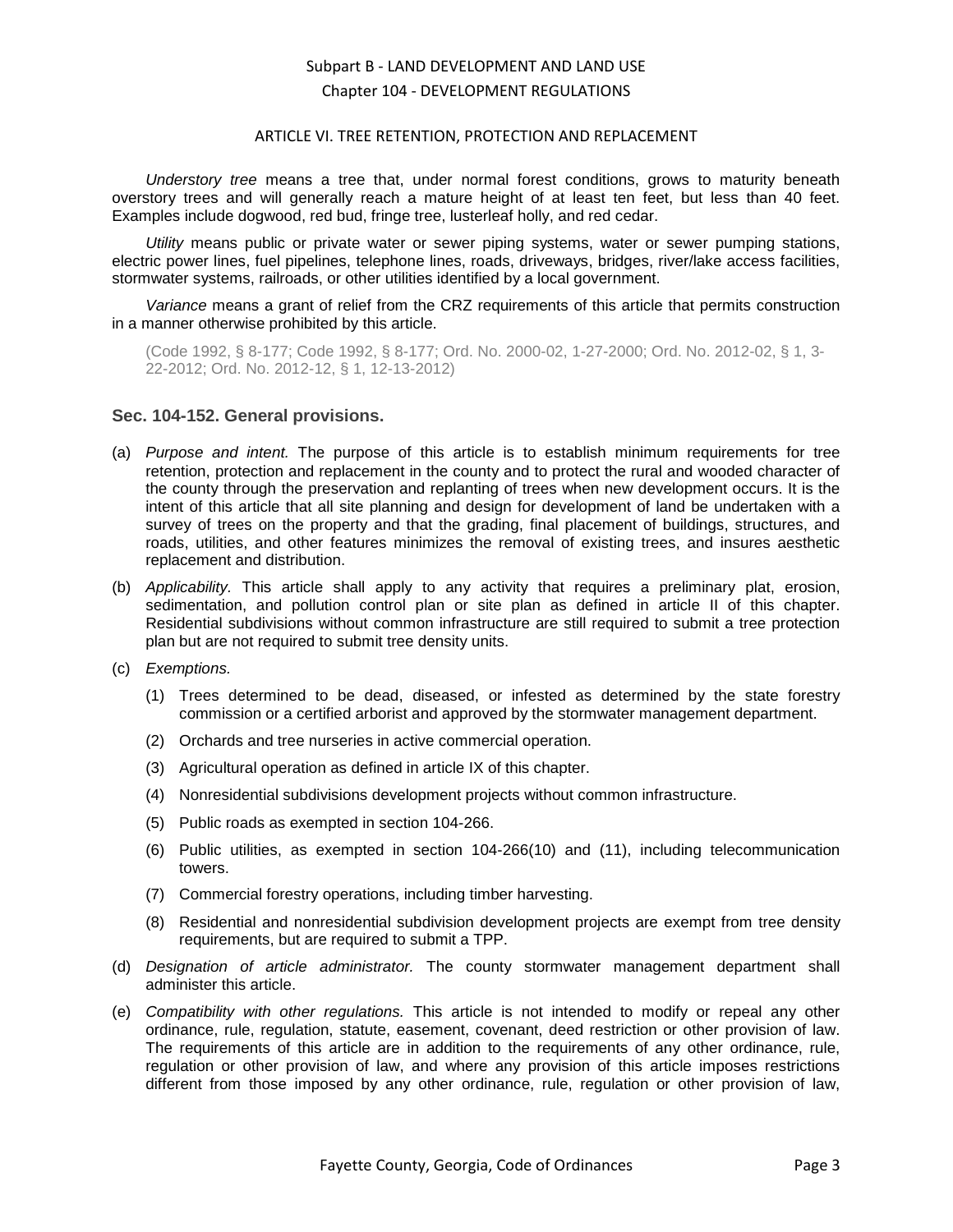### ARTICLE VI. TREE RETENTION, PROTECTION AND REPLACEMENT

whichever provision is more restrictive or impose higher protective standards for human health or the environmental shall control.

- (f) *Technical standards.* Standards for plant selection and installation listed below are incorporated by reference:
	- (1) "American Standard for Nursery Stock" (ANSI Z60.1-2004).
	- (2) "Manual for Woody Landscape Plants" (Michael Dirr, 2009, Stipes)."
	- (3) "Principles and Practices of Planting Trees and Shrubs" (Watson and Himelick, 1997, ISA).
	- (4) "American National Standards for Tree Care Operations" (ANSI A300).
	- (5) University of Georgia Cooperative Extension Service Bulletin No. 625 Landscape Plants for Georgia.

(Code 1992, § 8-178; Ord. No. 2012-02, § 1, 3-22-2012; Ord. No. 2012-12, § 1, 12-13-2012)

### <span id="page-3-0"></span>**Sec. 104-153. Tree retention, protection and replacement requirements.**

For all sites with three acres or less, all trees used in the SDU calculation shall be individually inventoried. For all sites over three acres industry standard sampling methods may be used to prepare a tree survey when trees are of such density to make individual tree identification impractical. In such cases the tree surveyor shall show tree stands and provide estimates of size and species on the tree protection plan.

- (1) *Site density requirements.* The required tree density for each nonresidential site is referred to as the site density unit (SDU). Each property subject to this article shall have a minimum required SDU based on total number of disturbed acres on the project site.
	- a. The total SDU required equals existing density units (EDU) plus replacement density units (RDU).
	- b. Property subject to this article that is greater than or equal to three acres shall have or exceed an average SDU of 100 TDUs per acre.
	- c. Property subject to this article that is less than three acres shall have or exceed an average SDU of 50 TDUs per acre.
	- d. Credit will be given to trees retained on a property having a DBH of four inches or more.
	- e. At least 50 percent of the EDUs per acre must be located outside of any zoning or watershed protection buffers as referenced in articles V and VII of this chapter.
	- f. Palm trees are not acceptable for SDU credit.
- (2) *Specimen trees.*
	- a. Criteria for determination of specimen trees or stands are as follows:
		- 1. Any deciduous canopy tree whose DBH equals or exceeds 24 inches.
		- 2. Any evergreen canopy tree whose DBH equals or exceeds 30 inches.
		- 3. Any understory tree whose DBH equals or exceeds ten inches.
		- 4. Any tree which has significant historical value and can be documented through historical records or otherwise.
	- b. Removal. Any specimen tree removed without prior approval of the stormwater management department will be replaced by trees equaling two times an inch-for inch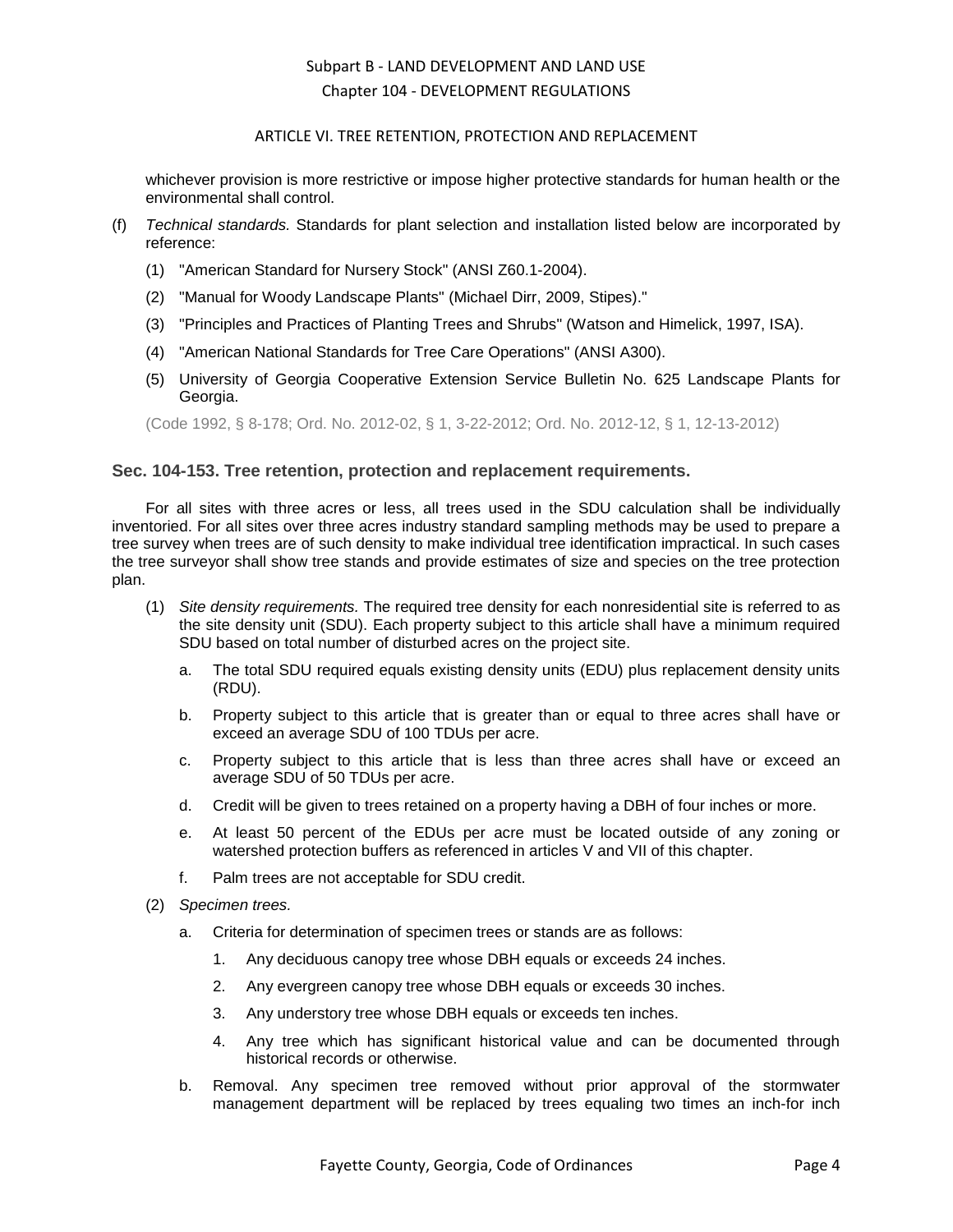#### ARTICLE VI. TREE RETENTION, PROTECTION AND REPLACEMENT

replacement of the tree removed. Size alone will determine whether a tree was of specimen quality if the tree is removed without approval and there is no evidence of its condition. Such action may result in a stop work order issued by the stormwater management department.

- c. Written justification must be given for any specimen tree designated for removal. The county stormwater management department may require additional information including, but not limited to, a certified arborist's appraisal of the tree's viability and anticipated life span.
- d. Any specimen tree may be removed if it is shown that at least one of the following conditions is met:
	- 1. The location of the tree prevents the opening of reasonable and necessary vehicular traffic lanes.
	- 2. The location of the tree prevents the construction of utility lines or drainage facilities which may not feasibly be relocated.
	- 3. The location of the tree prevents reasonable access to the property, if no alternate exists.
	- 4. The tree is diseased, dead, or dying to the point that repair or restoration is not practical or the disease may be transmitted to other trees.
	- 5. There is no reasonable assurance that if the tree is saved with proper construction precautions, it will continue to live as an asset to the site.
- e. Preservation. All reasonable efforts should be made to preserve specimen trees and incorporate them into the design of the project. Specimen trees saved by a specifically designed feature of the building, hardscape, or utilities shall be given EDU credit of two inches per inch of DBH.
- (3) *Replacement tree requirements.* All trees selected for replacement density units must meet the following requirements:
	- a. Trees must be free of disease, injury, or infestation, and must be ecologically compatible with the specifically intended growing area, and planted in accordance with standards established by the international society of arboriculture.
	- b. At a minimum, four species mixture of different trees, with at least three being deciduous hardwoods should be utilized.
	- c. No more than 30 percent of replacement trees may be of a single species.
	- d. A 50 percent mix of overstory and understory trees shall be maintained.
	- e. Trees shall have a minimum caliper requirement of 2½ inches in diameter as measured at six inches above the ground at time of planting.
	- f. All trees planted to fulfill the replacement tree requirements shall be in place before a certificate of occupancy is granted. In the event that the requirements of this article cannot be met at the time a certificate of occupancy is otherwise granted, refer to "buffer and landscape areas," section 104-117 performance surety, in these development regulations.
	- g. All trees planted under the requirements of this article which do not survive for 24 months after issuance of a certificate of occupancy will be replaced as a condition of occupancy. Trees shall be bonded via a maintenance agreement in the amount of 100 percent of their replacement cost. Bonds will be released after the 24-month period has passed, and the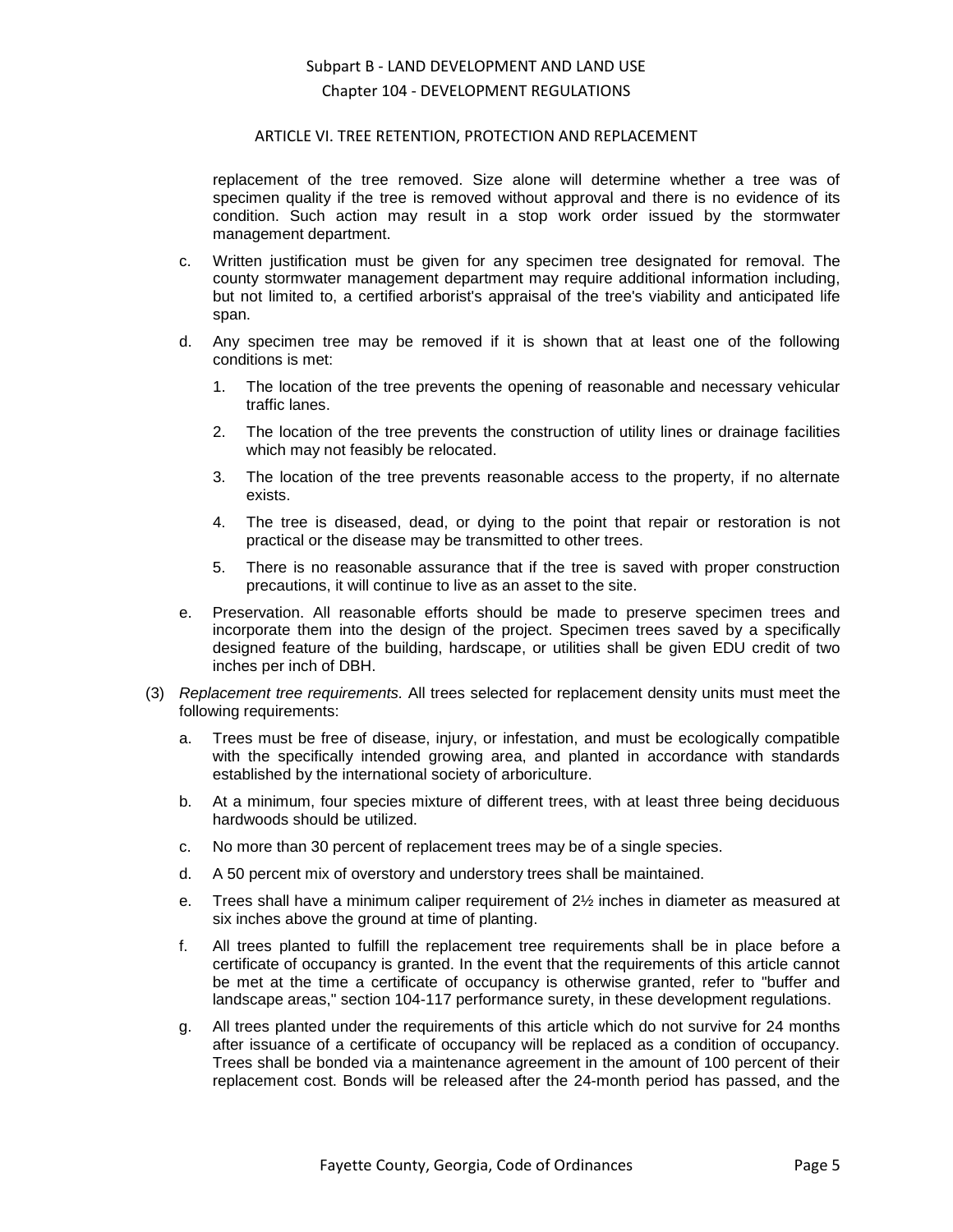### ARTICLE VI. TREE RETENTION, PROTECTION AND REPLACEMENT

health of the trees have been certified and accepted by the county. Refer to section 104- 118, pertaining to general maintenance.

- h. See sections 104-115(d)(2) and 104-116 for suggested tree species. For additional tree species, especially understory (small) trees, see University of Georgia Cooperative Extension Service Bulletin No. 625 Landscape Plants for Georgia.
- (4) *Tree protection requirements.*
	- a. A tree protection area shall be maintained around all trees and stands of trees to be retained throughout the duration of construction by tree protection fencing.
	- b. The tree protection area of stand-alone trees and stands of trees shall be marked with standard tree protection fencing (orange), chainlink fencing, stakes, and/or continuous engineering tape and "Tree Protection Area" signs. At least two "Tree Protection Area" signs shall be posted at each individual tree protection area.
	- c. All tree protection fencing shall be inspected for proper installation by the stormwater management department during the initial erosion and sediment control inspection.
	- d. During subdivision street construction, land disturbance allowed by a development permit shall be limited to areas needed for street right-of-way, drainage easements, erosion and sediment control practices and utilities. All other areas shall remain undisturbed for tree protection purposes.
	- e. If utilities must run through the tree protection area and the running of those utilities will encroach into the critical root zone CRZ of any trees to be saved, the utility must be tunneled at a depth of 24 inches. When feasible, utilities will run along streets, roadways, driveways, or sidewalks. Reasonable efforts shall be made to save as many trees as possible.

If it is determined that irreparable damage has occurred to a tree or trees within a designated tree protection area, as determined by the county stormwater management department, the state forestry commission, or a certified arborist, it shall be the responsibility of the developer/builder to remove and replace the tree or trees and guarantee survival after the issuance of the certificate of occupancy as references in subsection (3)(g) of this section and article V of this chapter.

- (5) *Tree protection plan.*
	- a. *Procedures.*
		- 1. The TPP shall be submitted with the preliminary plat, erosion, sedimentation and pollution control plan or the site plan, whichever is the first submittal required by the county planning and zoning department.
		- 2. The tree protection plan shall be prepared by either a licensed landscape architect or forester, certified arborist, or other licensed professional of similar design discipline licensed in the state.
		- 3. The stormwater management department shall have a maximum of 14 calendar days from the submittal date, or each resubmittal date, for plan review. If the plan is not approved a deficiency checklist will be submitted back to the applicant.
	- b. *Submittal.* The tree protection plan shall be submitted on a scale of no less than one inch to 100 feet and shall include project name, design professional's name and contact information, north arrow, graphic scale, and date. The plan should clearly show and label the following: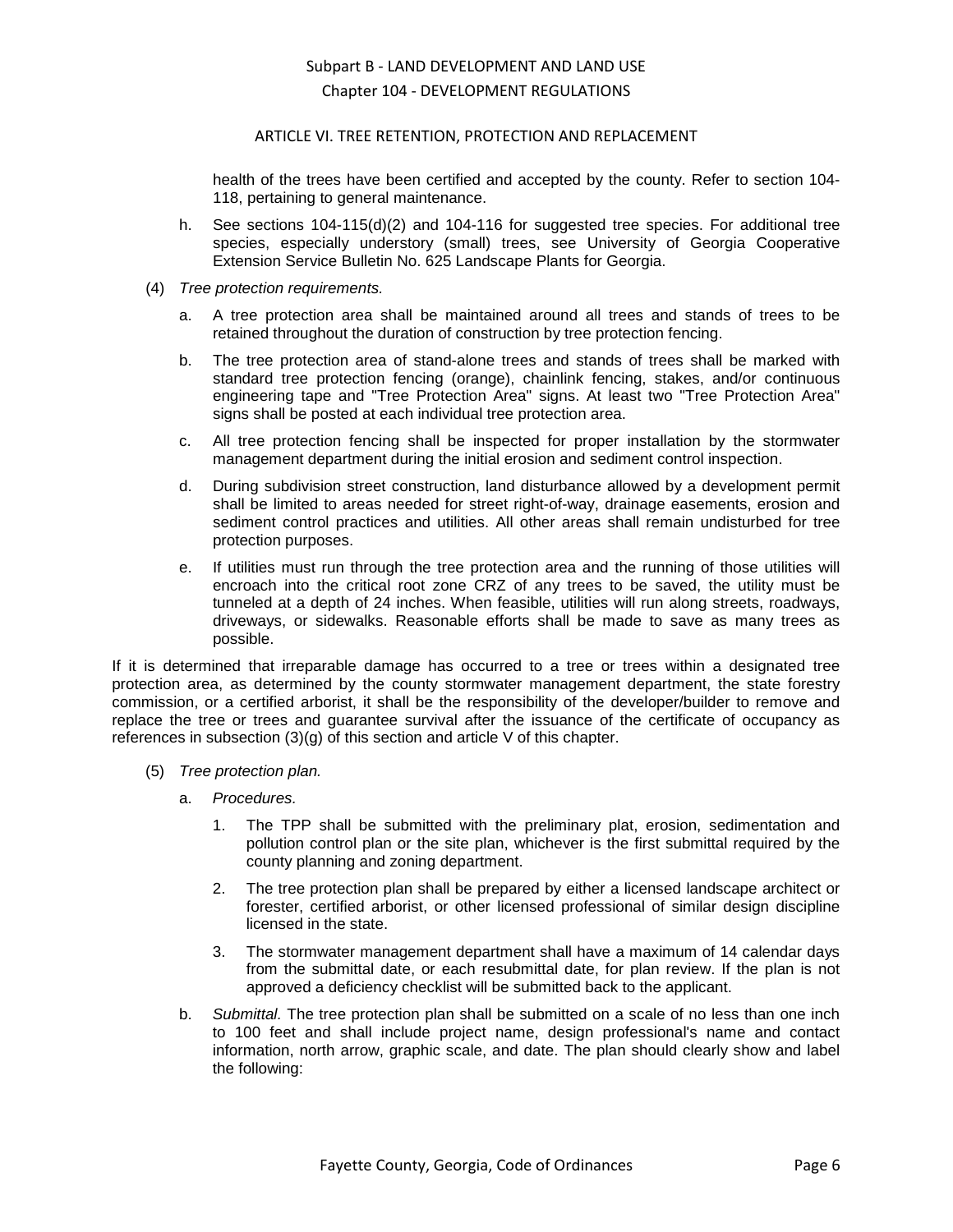### ARTICLE VI. TREE RETENTION, PROTECTION AND REPLACEMENT

- 1. Tree save areas noting the location, size, DBH, dripline, CRZ, and species name (common name) of each tree that will be retained to fulfill the SDU requirements. Five or more trees whose dripline and CRZ combine into one tree protection area may be outlined as a group with the exception of specimen trees.
- 2. Summary table listing the DBH and species name of each RDU and EDU tree used to obtain the required SDU under "Notes."
- 3. If a group of trees is outlined on the plan as a tree save area, include a summary table listing the size, DBH and species name of each tree within that group under "Notes."
- 4. Location of all new replacement trees including species name and DBH that fulfill RDU requirements.
- 5. Location of any specimen tree designated in a tree protection area including the DBH, CRZ and species name even if contained in a group. If construction is limited to streets, drainage easements and utilities the TPP only needs to show all specimen trees located within 100 feet of the centerline of any right-of-way, or drainage/utility easements.
- 6. Location of any specimen trees designated for removal during construction including the size, DBH and species name.
- 7. Location, depth and height of all existing and proposed utility lines.
- 8. Boundaries of property, buffer and landscaped areas, buildings and structures, vehicle use areas, and other impervious areas.
- 9. Calculations for meeting all required site density units under "notes." If a scientific method is used to determine the site density units, label all sample areas and provide estimates of trees by size and species as based on sampling method requirements.
- 10. Under "notes" state the following: "No land disturbance, construction processes, or storage of equipment or materials shall take place within a designated tree protection area in order to prevent direct physical root damage that occurs during site clearing and grading and can cause transport or feeder roots to be cut, torn, or removed; indirect root damage caused from grade changes; and trunk and crown damage caused by direct contact with land clearing machinery or galling of adjacent trees."

(Code 1992, § 8-179; Ord. No. 2000-02, 1-27-2000; Ord. No. 2012-02, § 1, 3-22-2012; Ord. No. 2012-12, § 1, 12-13-2012)

### <span id="page-6-0"></span>**Sec. 104-154. Appeals and variances.**

- (a) The following variance and appeals procedures shall apply to an applicant who has been denied a permit for a development activity or to an owner or developer who has not applied for a permit because it is clear that the proposed development activity would be inconsistent with the provisions of this article:
	- (1) Requests for variances shall only be given for a reduction in the critical root zone (CRZ).
	- (2) Requests for a variance from the CRZ requirements of this article shall be submitted to the stormwater management department. All such requests shall be heard and decided in accordance with procedures to be published in writing by the stormwater management department.
	- (3) Any person adversely affected by any decision of the stormwater management department shall have the right to appeal such decision to the county zoning board of appeals as established by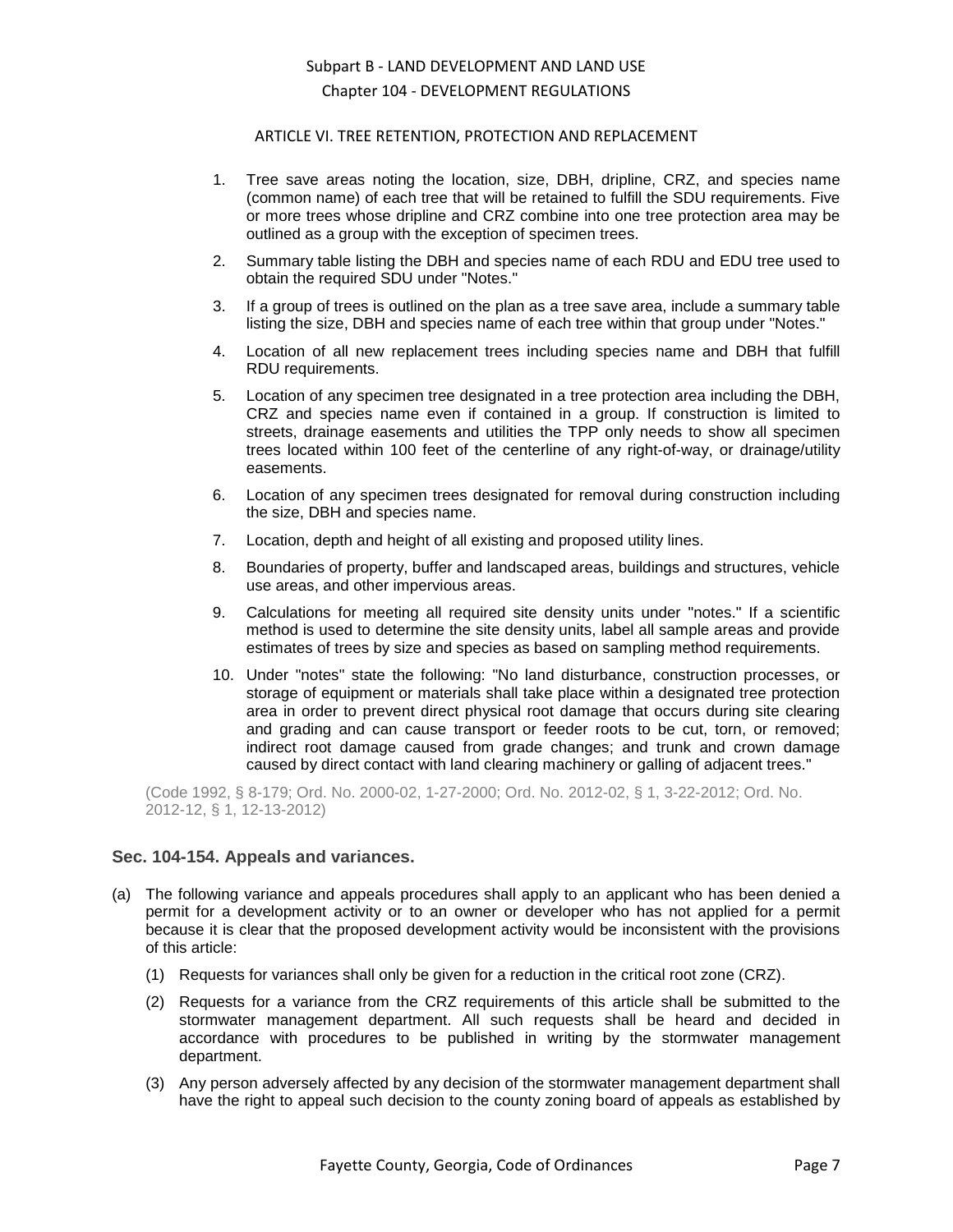### ARTICLE VI. TREE RETENTION, PROTECTION AND REPLACEMENT

the county in accordance with article IX of chapter 110, zoning. At a minimum, such procedures shall include notice to all affected parties and the opportunity to be heard.

- (4) Any person aggrieved by the decision of the county zoning board of appeals may appeal such decision to the county state court, as provided in O.C.G.A. § 5-4-1.
- (5) In reviewing such requests, the stormwater management department and the county zoning board of appeals shall consider all technical evaluations, relevant factors, and all standards specified in this and other sections of this article.
- (6) Variances shall only be considered based on the follow criteria:
	- a. Disturbance of the CRZ of less than 30 percent;
	- b. A reduction in the CRZ based on industry standards less stringent than outlined in this article.
- (7) Conditions for variances:
	- a. A variance shall be issued only when all of the following conditions are met:
		- 1. A finding of good and sufficient cause; and
		- 2. A determination that failure to grant the variance would result in exceptional hardship.
	- b. Any person to whom a variance is granted shall be given written notice specifying the difference between the current CRZs requirements and the CRZs requested in the variance.
	- c. The county stormwater management department shall maintain the records of all appeal actions.
	- d. Any person requesting a variance shall, from the time of the request until the time the request is acted upon, submit such information and documentation as the county stormwater management department and the county zoning board of appeals shall deem necessary to the consideration of the request including, but not limited to, a certified arborist's appraisal of the tree's viability and anticipated life span.
	- e. Upon consideration of the factors listed above and the purposes of this chapter, the county stormwater management department and the county zoning board of appeals may attach such conditions to the granting of variances as they deem necessary or appropriate, consistent with the purposes of this chapter.
		- 1. Variances shall not be issued "after the fact."
		- 2. At a minimum, a variance request shall include the following information:
			- (i) A site map that includes locations of all streams, wetlands, floodplain boundaries and other natural features, as determined by field survey;
			- (ii) A description of the shape, size, topography, slope, soils, vegetation and other physical characteristics of the property;
			- (iii) A detailed site plan that shows the locations of all existing and proposed structures and other impervious cover, the limits of all existing and proposed land disturbance, both inside and outside CRZ. The exact area of the CRZ to be affected shall be accurately and clearly indicated;
			- (iv) Documentation of unusual hardship should the CRZ be maintained;
			- (v) At least one alternative plan, which does not include CRZ disturbance or reduction, or an explanation of why such a site plan is not possible;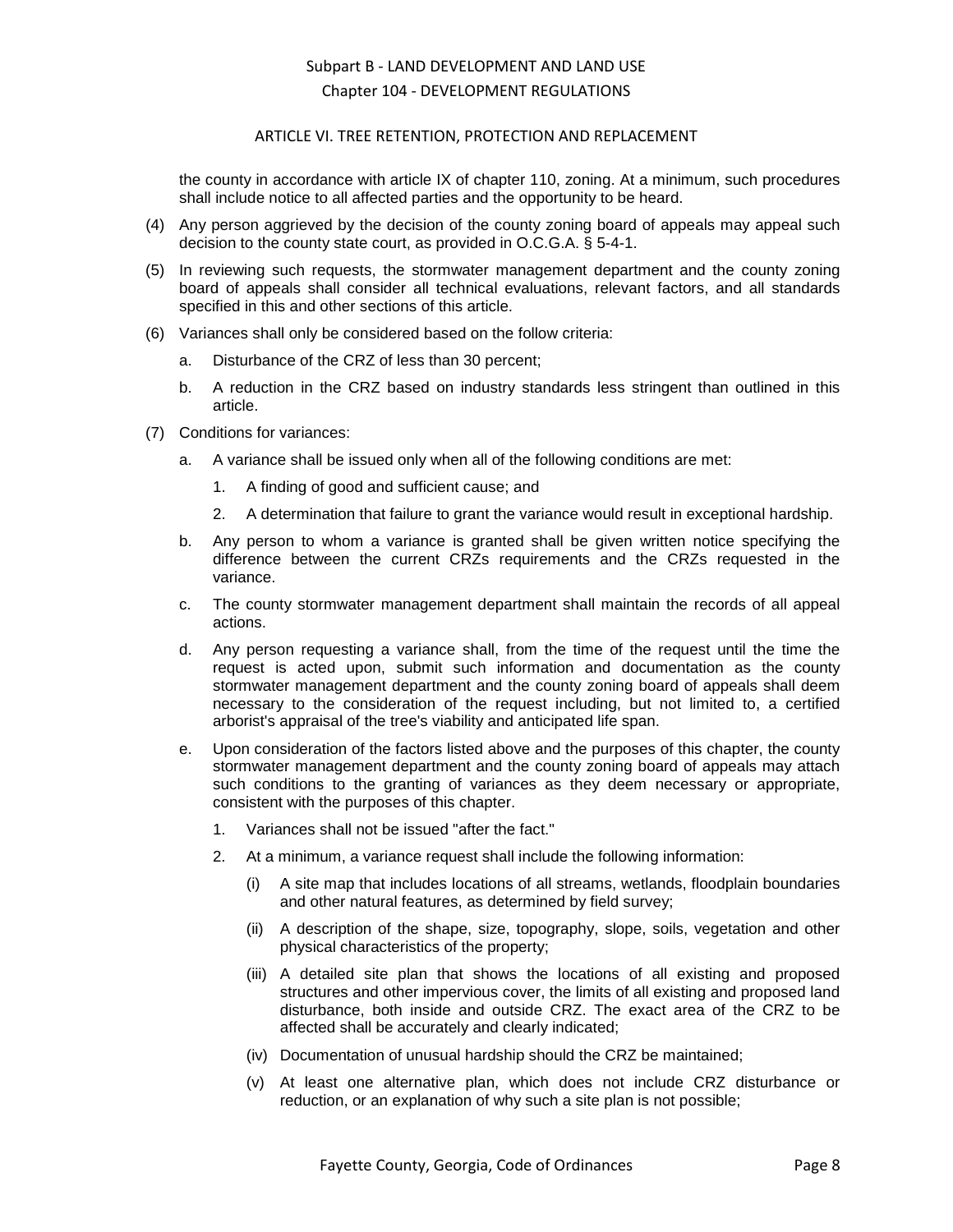### ARTICLE VI. TREE RETENTION, PROTECTION AND REPLACEMENT

- (vi) A calculation of the total area and length of the proposed intrusion;
- (vii) Proposed mitigation, for the intrusion. If mitigation is not proposed, the request must explain why.
- f. The following factors may be considered in determining whether to issue a variance:
	- The shape, size, topography, slope, soils, vegetation and other physical characteristics of the property;
	- 2. The location and extent of the proposed CRZ intrusion;
	- 3. Whether alternative designs are possible which require less intrusion or no intrusion;
	- 4. The long-term impacts of the proposed variance; and
	- 5. Whether issuance of the variance is at least as protective of natural resources and the environment.
- (b) Any applicant who is aggrieved by any decision of the county stormwater management department relating to the application of this article shall have the right to appeal as provided under article IX of chapter 110, zoning.

(Code 1992, § 8-180; Ord. No. 2012-02, § 1, 3-22-2012; Ord. No. 2012-12, § 1, 12-13-2012)

## <span id="page-8-0"></span>**Sec. 104-155. Violations, enforcement and penalties.**

- (a) *Violation of application.* Any action or inaction which violates the provisions of this article or the requirements of an approved stormwater management application may be subject to the enforcement actions outlines in this section. Any such action or inaction, which is continuous with respect to time, is deemed to be a public nuisance and may be abated by injunctive or other equitable relief. The imposition of any of the penalties described in subsection (c) of this section shall not prevent such equitable relief.
- (b) *Notice of violation.* If the stormwater management department determines that an applicant or other responsible person has failed to comply with the terms and conditions of a permit, an approved stormwater management plan or the provisions of this article, it shall issue a written notice of violation to such applicant or other responsible person. Where a person is engaged in activity covered by this article without having first secured a permit, the notice of violation shall be served on the owner of the responsible person in charge of the activity being conducted on the site. The notice of violation shall contain:
	- (1) The name and address of the owner or the applicant or the responsible person;
	- (2) The address or description of the site upon which the violation is occurring;
	- (3) A statement specifying the nature of the violation;
	- (4) A description of the remedial measures necessary to bring the action or inaction into compliance with the permit, the stormwater management action plan or this article and the date for the completion of such remedial action; and
	- (5) A statement of the penalties that may be assessed against the person to whom the notice of violation is directed.
- (c) *Penalties.* In the event the remedial measures described in the notice of violation have not been completed by the date set forth for such completion in the notice of violation, any one or more of the following actions or penalties may be taken or assessed against the person to whom the notice of violation was directed. Before taking any of the following actions or imposing any of the following penalties, the stormwater management department shall first notify the applicant or other responsible